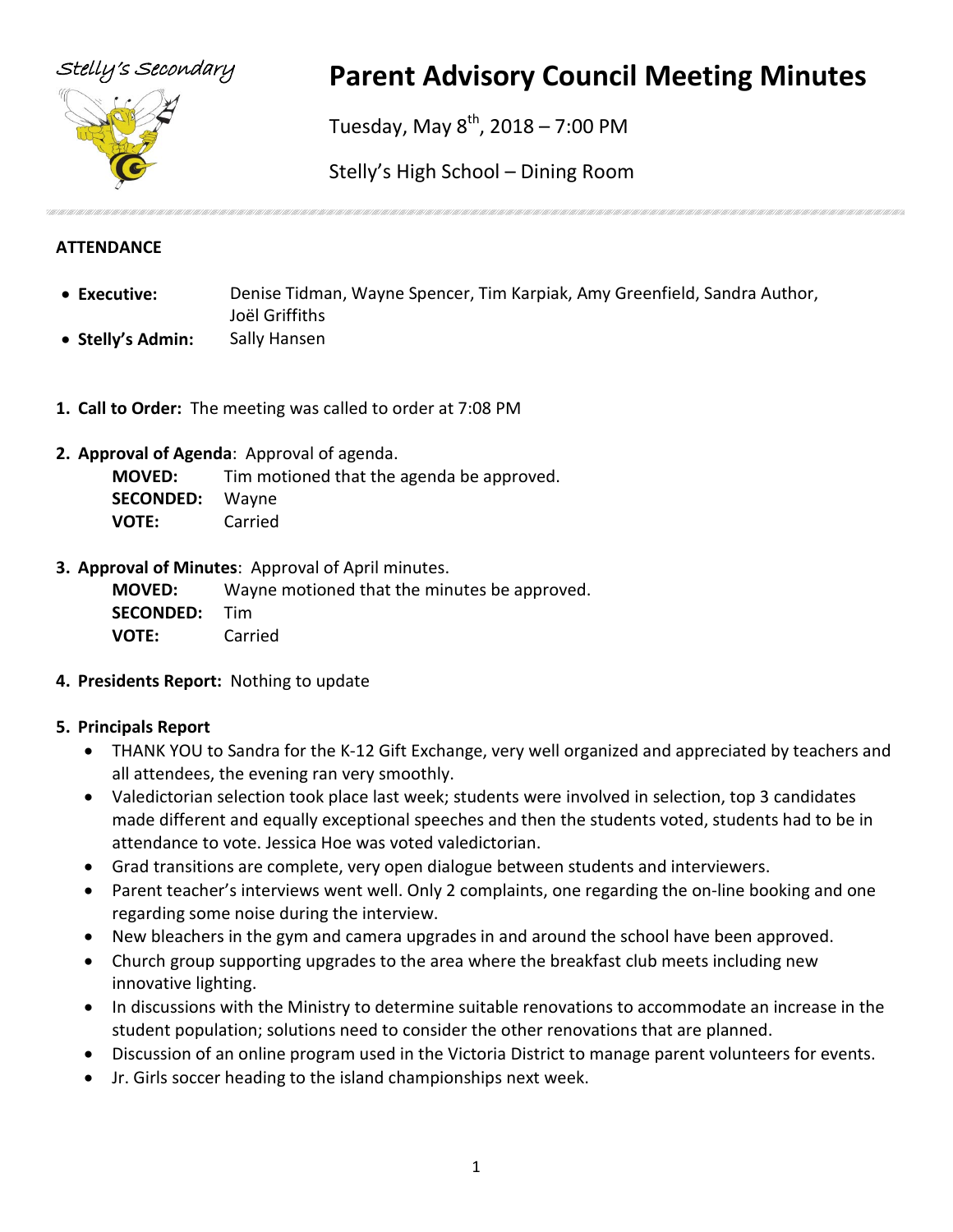#### **6. COPAC Report**

- AGM is on Thursday.
- 3 representatives sent to the BCCPAC conference and AGM.
- Membership is low and there is a risk of Saanich COPACs folding.

### **7. CPF Report**

- Written report attached.
- Happy with the K-12 event as well as the 4 secondary students who presented.
- Small membership in SD63, 35 members, which is very low considering the # of children/families enrolled in the French program.
- French cinema festival taking place at the Sidney cinema.
- Principals in District 63 elementary schools are shuffling, the principal moving to Cordova Bay will be promoting the Core French program and parent involvement in CPF.

#### **8. Treasurer Report**

• Accounts are right where they should be, gaming funds have almost been exhausted, and the balance in the general account is consistent with the amount normally carried forward to the next year.

#### **9. Funding Requests**

• no outstanding funding requests.

#### **10. Old Business**

• no old business to discuss.

#### **11. New Business**: no new business

- a) Funding Request for \$1,673 for music stands and a case for transportation. **MOVED:** Denise motioned to approve the request. **SECONDED:** Tim **VOTE:** Carried
- b) Staff Appreciation lunch
	- Researched catered lunch costs and realized that the costs are much higher than expected.
	- Decided to proceed with a BBQ and proposed lunch time in early June 13 at 11:15 AM.
	- Discussion of where to order supplies, local vendors, and what needs to be ordered for 100 staff.

# 12. Next Meeting Date: The next meeting June 12<sup>th</sup> at 7:00 PM in the Learning Commons

#### **13. Motion to Adjourn:** Meeting adjourned at 8:12 PM

| <b>MOVED:</b>    | Denise  |
|------------------|---------|
| <b>SECONDED:</b> | Tim     |
| <b>VOTE:</b>     | Carried |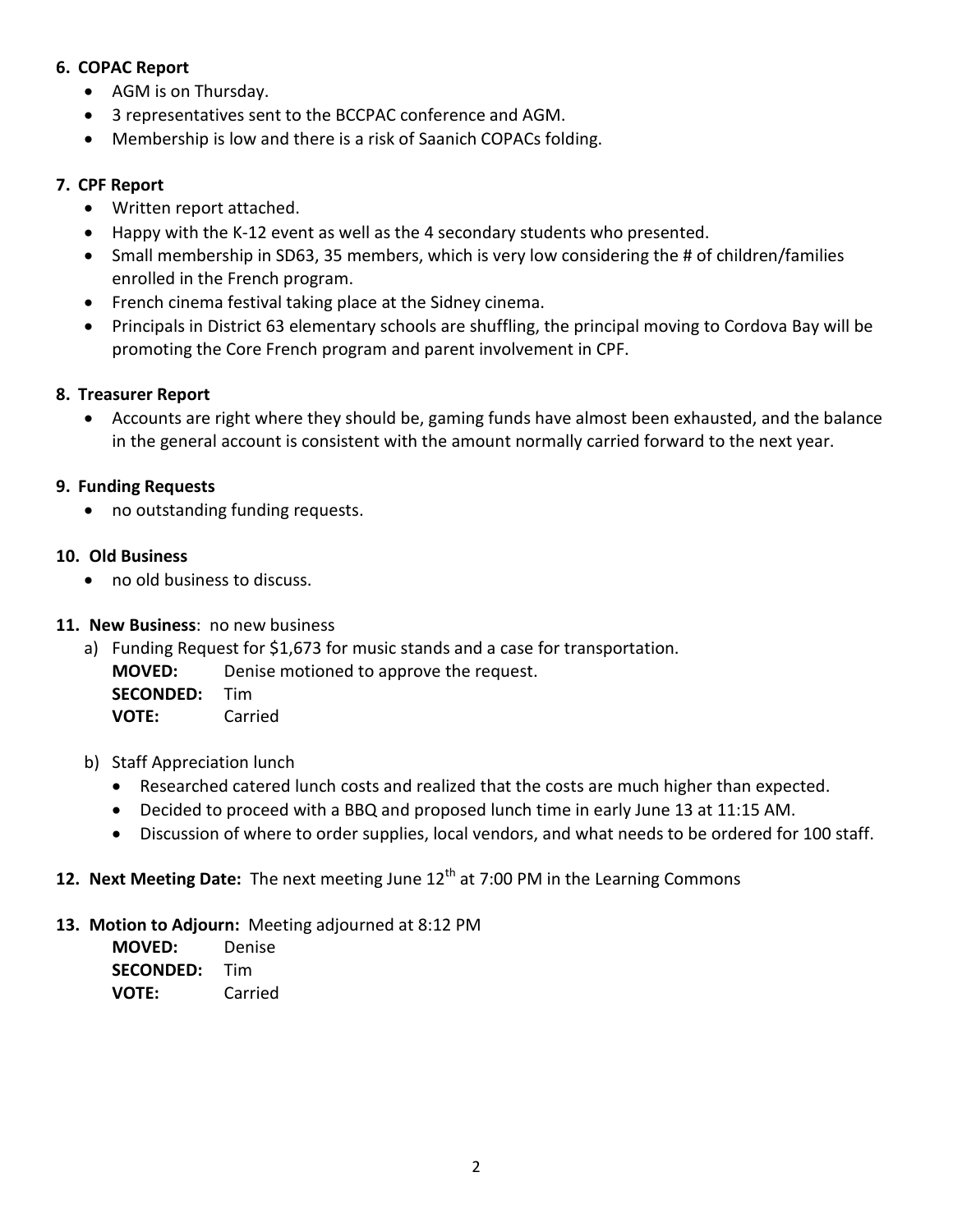#### Hi Denise

Here is the report from Canadian Parents for French (for your Minutes).

#### **April/May 2018**

This has been a great year with much achieved by our small team at CPF - Saanich. There has been a huge injection of energy and great connections have been made between our group and the Saanich French Immersion schools, including Ecole Stelly's. However, it has also been a challenging year due to operating with a very small Executive team, a reduced budget, a small membership and thus having less hands-on support and less funds achieved during our annual fundraising.

**Website:** There has been an issue with the central CPF website that has rendered our normal local website unusable. We have been able to set up this page on this link, until the glitches can be fixed: [https://bc](https://bc-yk.cpf.ca/chapter/saanich/)[yk.cpf.ca/chapter/saanich/](https://bc-yk.cpf.ca/chapter/saanich/)

Meanwhile, we have improved and added content on our **Facebook page** <https://www.facebook.com/CPF.Saanich/> and also issued quarterly newsletters. We are also grateful to Stelly's admin for adding a French Immersion newsletter page to the central school website.

**Canadian Parents for French - Saanich Chapter h**osted its' annual K:12 Gift Exchange Celebrations at Ecole Stelly's during April 2018. Invitations were given to the 54 Graduating French Immersion students/Grade 12 from Stelly's and 110 FI students from Ecole Deep Cove and Ecole Keating.

The K12 Gift Exchange has become a tradition in our district and has even been a model for many other districts who now engage in a similar event. The French Immersion Grade 12 students give a personal letter of encouragement written in French, presented as a "scroll of wisdom" to each of the students who are just beginning their French Immersion studies from école Deep Cove and école Keating. During the ceremony, the Kindergarten students then present a congratulatory gift to the Grade 12 students graduating from the French Immersion Program with the Double-Dogwood. In 2018 the Canadian Parents for French - Saanich Chapter gave the Grade 12 students metal water bottles and the young Kindergarten students received scrolls and Je Parle Francais buttons.

The recent **24th Annual Gift Exchange Celebration** also showcased our students' talent and achievement and included singing and speeches by the Grade 12 students in French. CPF also acknowledged the support of the parents, the dedicated teachers, support teachers, staff and administrators for their commitment to French Language programming and cultural events for students in the district.

This year were were honoured to have Mr. David Eberwein, the new CEO/Superintendent SD63 attend and address the audience. CPF Co-Chair also took the opportunity to thank Mr. Pierre Mackenzie for his many years of devotion to Stelly's students and to the teaching profession and to wish him all the best in retirement, later this year.

The 2018 K12 Gift Celebration was a wonderful, heart-warming night of recognition and nostalgia.

We should add that all of this was made possible due to a very small group of parent volunteers - who did not have students in the grades being celebrated! We also acknowledge the wonderful support from Stelly's staff: Sally Hansen, Brad Hart, Norbert Ziegler, Pierre Mackenzie, Joanne Jenkins as well as students in Grade 10 and 11 who volunteered to help with logistics support on the evening. We hope we will be successful to get more volunteer support from parents with students in Grade 12!

**Gift to Ecole Stelly's by CPF - Sooke Chapter** very kindly offered a French Theatre event to Stelly's for May 18. They had booked and paid but then could can host due to logistic issues. As a result, All French students at Stelly's will receive an amazing show by Theatre Seizieme compliments of CPF (SD61/Sooke).

For any parent reading this report, we hope you will feel motivated to come to our AGM on Thursday, May 10th at 6.30 pm Deep Cove and be more involved. Any help is much appreciated – a few hours a month can make a huge difference to the outcome of our work.